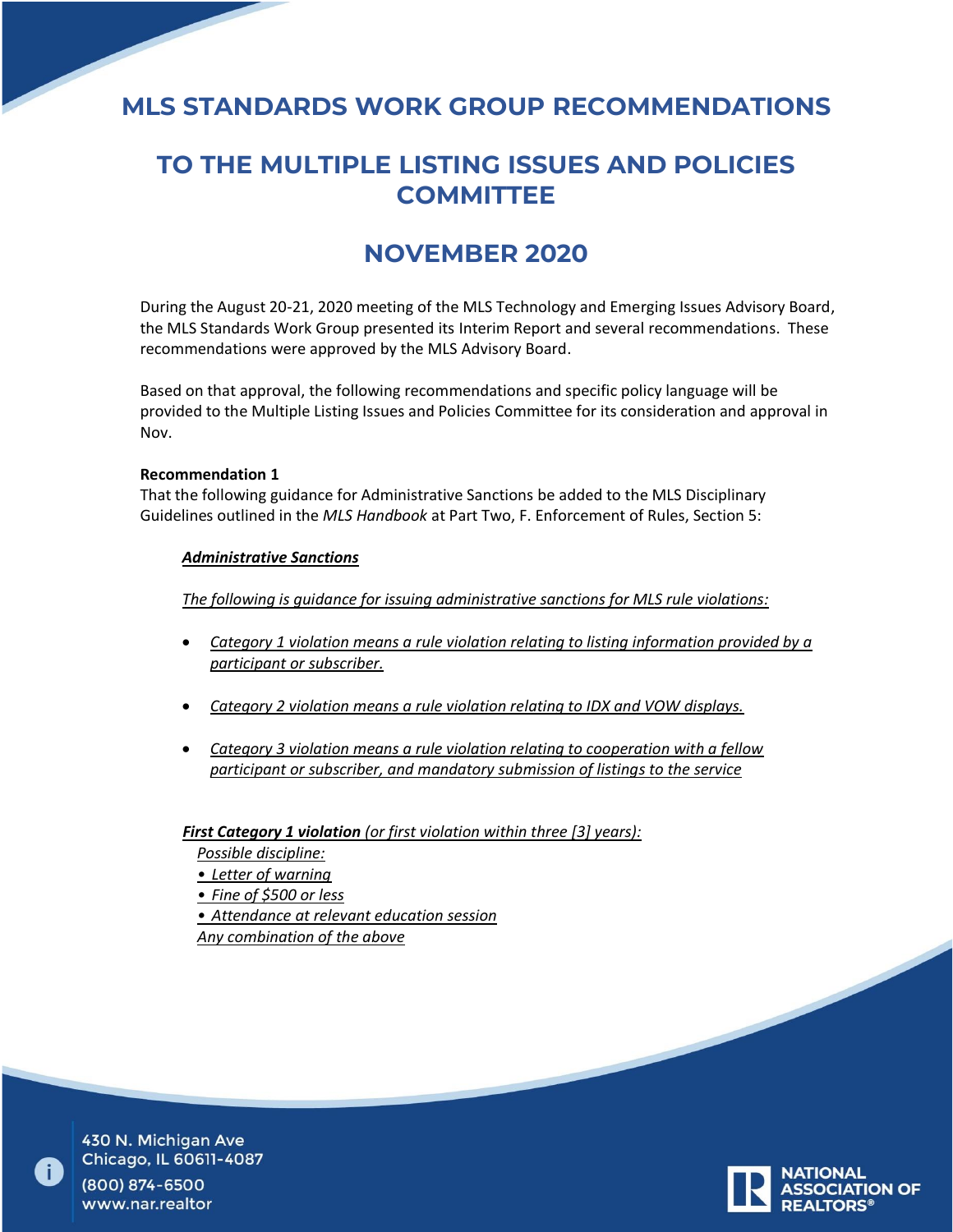*Repeat Category 1 violation (within three [3] years):*

*Possible discipline:*

*• Attendance at relevant education session(s) or course*

*• Fine of \$2,000 or less*

*Any combination of the above*

## *First Category 2 violation (or first violation within three [3] years):*

- *Possible discipline*
- *• Letter of reprimand*
- *• Fine of \$2,000 or less*
- *• Attendance at relevant education session(s)*

*Any combination of the above* 

#### *Repeat Category 2 violation (within three [3] years):*

*Possible discipline:*

*• Attendance at relevant education session(s) or course*

- *• Fine of \$10,000 or less*
- *• Suspension from the MLS or from the MLS' lockbox key access for three (3) months or less Any combination of the above*

## *First Category 3 violation (or first violation within three [3] years):*

*Possible discipline:*

- *• Letter of reprimand*
- *• Fine of \$10,000 or less*
- *• Attendance at relevant education session(s)*
- *• Suspension from MLS or from use of the MLS' lockbox key access for ninety (90) days or less*

*Any combination of the above* 

## *Repeat Category 3 violation (within three [3] years):*

*Possible discipline:*

- *• Attendance at relevant education session(s) or course*
- *• Fine of \$15,000 or less*
- *• Suspension from MLS or from use of the MLS' lockbox key access for six (6) months or less*

*• Termination from MLS or from use of the MLS' lockbox key access for 1 to 3 years*

*Any combination of the above* 

*MLSs are encouraged to use the MLS Schedule of Fines Table provided on NAR.realtor to establish standardized administrative sanctions for violations of the MLS rules.* 

## *Scope of MLS Handbook for addressing MLS Rule Violations*

*Potential violations of the MLS rules will be processed in accordance with MLS Policy Statement 7.21, and under the process provided for in Section 9 of the NAR model MLS Rules and Regulations. Potential violations of a data license agreement are not governed by NAR policy and will thus follow the terms for resolution in the agreement itself. I*

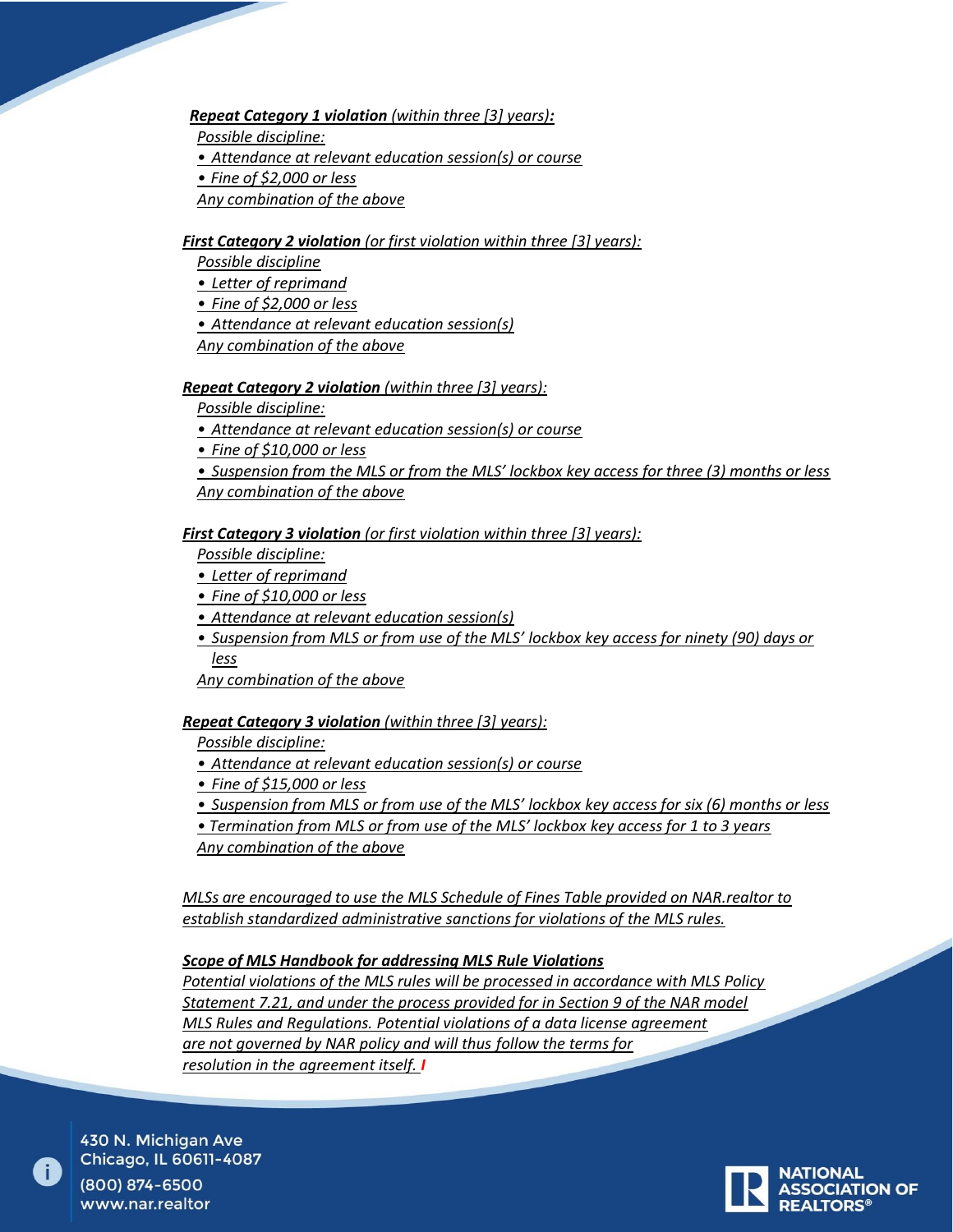**Rationale for Recommendation 1:** This guidance will help MLSs identify appropriate discipline for violations of the MLS rules and apply such discipline consistently.

#### **Recommendation 2**

MLS Participants and Subscribers can receive no more than three (3) administrative sanctions in a calendar year before they are required to attend a hearing for their actions and potential violations of MLS rules, except that the MLS may allow more administrative sanctions for violations of listing information provided by Participants and Subscribers before requiring a hearing.

#### **Recommendation** 3

That a copy of all administrative sanctions against a subscriber be sent to the subscriber's participant and that the participant be required to attend hearing(s) of a subscriber who has received more than three (3) administrative sanctions within a calendar year.

#### **Rationale for Recommendations 2 and 3**

Participants and subscribers must be held accountable to the MLS rules. The changes also emphasize the importance of a Participant's oversight for the actions of their affiliated subscribers.

Any participant or subscriber who loses the ability to receive an administrative sanction must attend a hearing to consider their actions consistent with the procedures in Section 9 of the MLS rules.

Pursuant to Policy Statement 7.9, an MLS participant includes the principal, partner, corporate officer, or branch office manager acting on behalf of a principal.

Pursuant to Section 14, Nature of Discipline, *Code of Ethics and Arbitration Manual*, MLSs may charge an administrative processing fee of up to \$500, in addition to any discipline imposed, used to help cover the costs of holding the hearing.

If these recommendations are approved, then *MLS Handbook*, Policy Statement 7.21 would be amended as follows:

(underlined text identifies additions, strike-through text identifies deletions)

## *Section 1 Appropriate Procedures for Rules Enforcement (Policy Statement 7.21)*

## *Administrative Sanctions*

*In any instance where a participant in an association multiple listing service is charged with a violation of the MLS bylaws or rules and regulations of the service, and such charge does not include alleged violations of the Code of Ethics or the Standards of Conduct for MLS participants, or a request for arbitration, it may be administratively considered and determined by the MLS governing committee or MLS board of directors the MLS may impose administrative sanctions. If a violation is determined, the committee or MLS board of directors may direct the imposition of sanction, provided that the rRecipients of such an administrative sanction may request a hearing before the professional standards committee of the association.* 

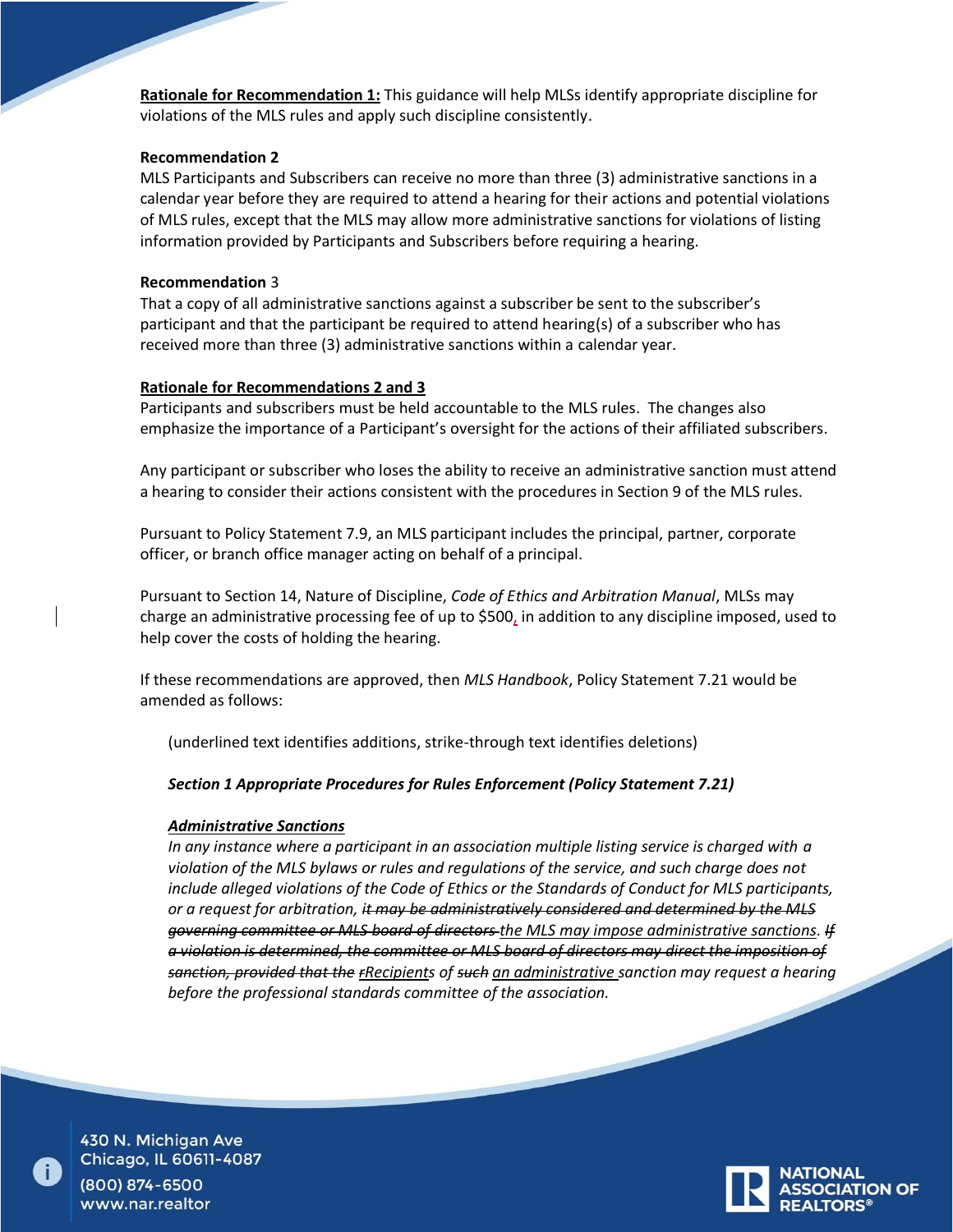*MLS Participants and Subscribers can receive no more than three (3) administrative sanctions in a calendar year before they are required to attend a hearing for their actions and potential violations of MLS rules, except that the MLS may allow more administrative sanctions for violations of listing information provided by Participants and Subscribers before requiring a hearing. The MLS must send a copy of all administrative sanctions against a subscriber to the subscriber's participant and the participant is required to attend the hearing of a subscriber who has received more than three (3) administrative sanctions within a calendar year. M*

#### **Recommendation 4**

That MLSs be required to process a complaint without revealing the complainant's identity and that the MLS Committee, Grievance Committee, MLS staff, or other representative serve as the complainant if the complaint is forwarded to a hearing and the original complainant does not consent to participating in the process or disclosure his or her name.

## **Rationale for Recommendation 4**

By authorizing anonymous complaints of MLS rules, the enforcement process can eliminate the stigma of bringing questionable actions and business practices of other participants and subscribers to the attention of the MLS. Where a hearing is warranted, a complainant will need to be named and can be fulfilled by representatives of the MLS Committee, Grievance Committee, MLS staff, or others.

If this recommendation is approved, then *MLS Handbook*, Policy Statement 7.21 would be amended as follows:

(underlining text identifies additions)

## *Section 1 Appropriate Procedures for Rules Enforcement (Policy Statement 7.21)*

#### *Filing Complaints*

*When requested by a complainant, MLSs must provide a process for processing complaints without revealing the complainant's identity. If the complaint is forwarded to hearing, then the MLS Committee, Grievance Committee, MLS staff or other representative must serve as the complainant when the original complainant does not consent to participating in the process or the disclosure of his or her name. … M*

#### **Recommendation 5**

That Web API data access provided to participants and subscribers by MLSs must have no less than the same data available via other data access such as RETS or FTP.

#### **Rationale for Recommendation 5**

This change will ensure that Web API data access include the same listing content provided via other data access methods and will no longer be a disincentive to selecting a Web API data feed.



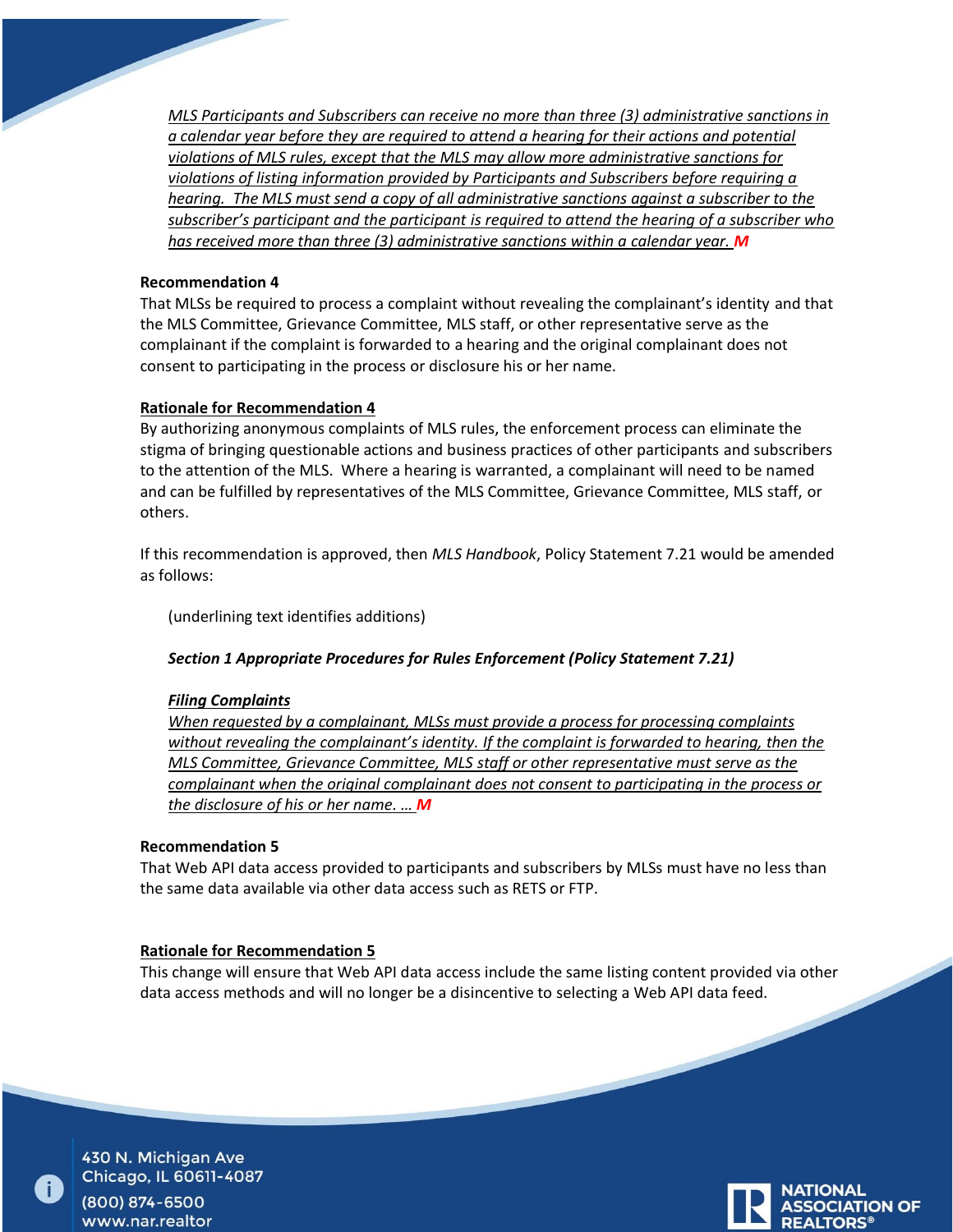Participants and subscribers must receive as much or more data from their MLS Web API access as they receive from the MLS's RETS or FTP access. Some fields and enumerations may differ in naming or structure due to mapping to current RESO standards, but all participant and subscriber data elements available in any of an MLS's data transport services must be available in the MLS's Web API transport service.

If this recommendation is approved, then *MLS Handbook*, Policy Statement 7.90 would be amended as follows:

(underlined text identifies additions, strike-through text identifies deletions)

# **Section 12, Real Estate Transaction Standards (RETS) and RESO Standards (Policy Statement 7.90)**

*The integrity of data is a foundation to the orderly real estate market. The Real Estate Transaction Standards (RETS) provide a vendor neutral, secure approach to exchanging listing information between the broker and the MLS. In order to ensure that the goal of maintaining an orderly marketplace is maintained, and to further establish Realtor® information as the trusted data source, MLS organizations owned and operated by associations of Realtors® will implement the RESO Standards including: the RESO Data Dictionary by January 1, 2016; the RESO Web API by June 30, 2016 and will keep current by implementing new releases of RESO Standards within one (1) year from ratification. Compliance with this requirement can be demonstrated using the Real Estate Standards Organization (RESO) compliance Certification Process. Web API data access provided to Participants and Subscribers must have no less than the same data available via data access methods such as RETS or FTP systems, and MLS fields that exist in the RESO Data Dictionary must be delivered in conformance with the standard. (Amended 11/1420) M*

# **Recommendation 6**

That participants and subscribers be required to submit accurate listing data, and be required to correct any known errors.

## **Rationale for Recommendation 6**

The quality of listing content is paramount to the value proposition of the MLS. All involved in the collection and submission of property information to the MLS must work together to ensure that it is accurate and without errors.

If this recommendation is approved, then *MLS Handbook*, Policy Statement 7.60 would be amended as follows:

(underlined text identifies additions, strike-through text identifies deletions)

*Section 1 Standard Forms Listings (Policy Statement 7.60) Maintaining accurate listing data is a critical necessity for achieving the defined purpose of the MLS. Participants and subscribers are required to submit accurate listing data and be required to correct any known errors.*